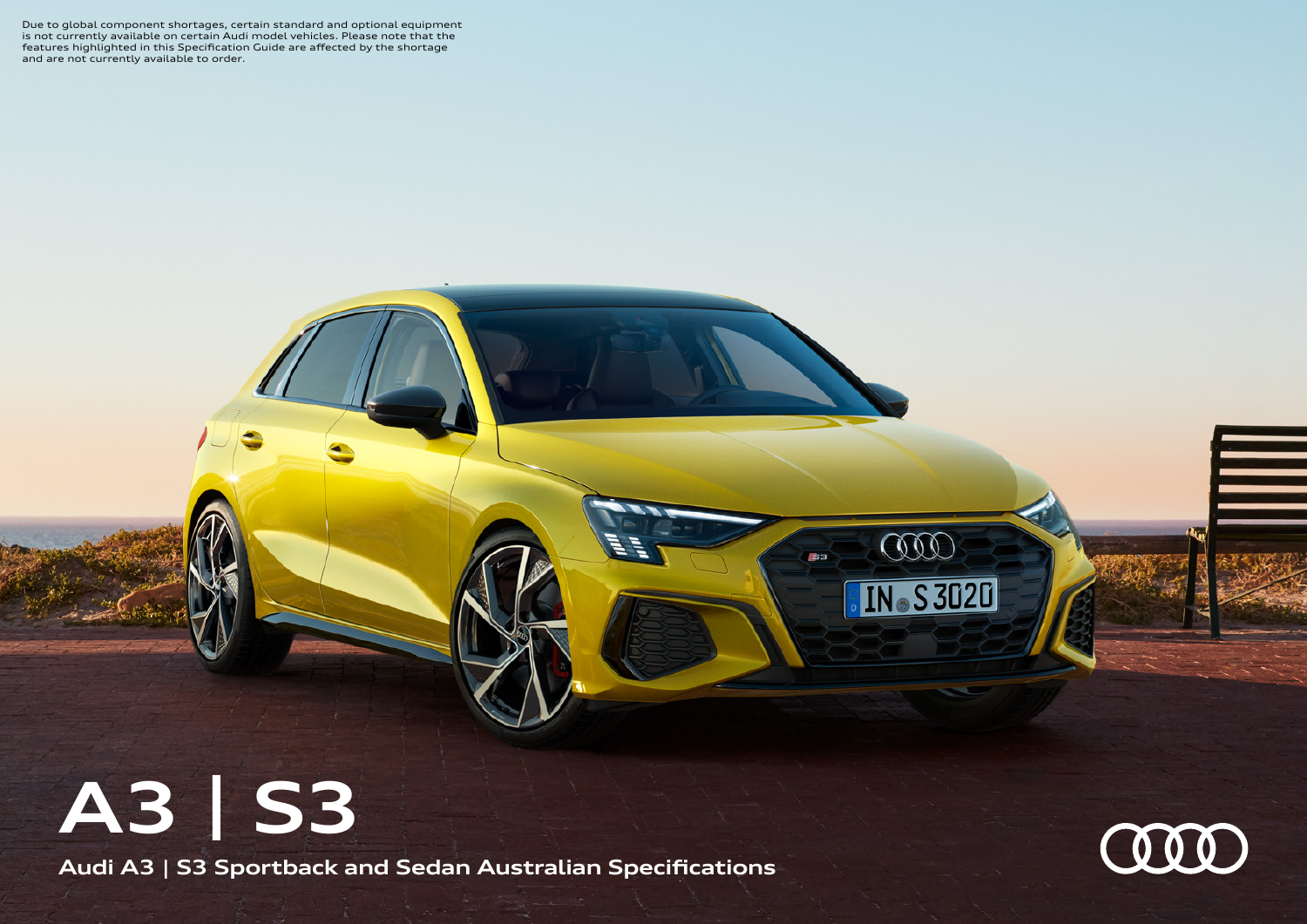|                                                                                                                                                                    | A3 Sportback /<br>Sedan 35 TFSI                                                                                              | A3 Sportback /<br>Sedan 40 TFSI<br>quattro S line               | S3 Sportback/<br>Sedan                                          |
|--------------------------------------------------------------------------------------------------------------------------------------------------------------------|------------------------------------------------------------------------------------------------------------------------------|-----------------------------------------------------------------|-----------------------------------------------------------------|
| <b>Technical data</b>                                                                                                                                              |                                                                                                                              |                                                                 |                                                                 |
| Engine type                                                                                                                                                        | 4-cylinder petrol with direct fuel<br>injection, turbo-charging and<br>48V Mild Hybrid Electric Vehicle<br>technology (MHEV) | 4-cylinder petrol with direct fuel<br>injection, turbo-charging | 4-cylinder petrol with direct fuel<br>injection, turbo-charging |
| Capacity (cc)                                                                                                                                                      | 1,498                                                                                                                        | 1,984                                                           | 1,984                                                           |
| Power (kW/rpm)                                                                                                                                                     | 110 / 5,000 - 6,000                                                                                                          | 140 / 4,200 - 6,000                                             | 228 / 5,450 - 6,500                                             |
| Torque (Nm/rpm)                                                                                                                                                    | 250 / 1,500 - 3,500                                                                                                          | 320 / 1,500 - 4,100                                             | 400 / 2,000 - 5,450                                             |
| Driveline                                                                                                                                                          | Front-wheel drive                                                                                                            | quattro                                                         | quattro                                                         |
| Transmission                                                                                                                                                       | 7-speed S tronic                                                                                                             | 7-speed S tronic                                                | 7-speed S tronic                                                |
| Start-Stop system                                                                                                                                                  |                                                                                                                              | $\bullet$                                                       | $\bullet$                                                       |
| Acceleration (sec) 0 - 100 km/h                                                                                                                                    | 8.4                                                                                                                          | 7.0                                                             | 4.8                                                             |
| Top speed (km/h)                                                                                                                                                   | 224 [232]                                                                                                                    | 241 [248]                                                       | 250                                                             |
| Unladen weight in kg <sup>1</sup>                                                                                                                                  | 1,320                                                                                                                        | 1,460 [1,465]                                                   | 1500 [1505]                                                     |
| Fuel consumption (combined)<br>$\blacktriangleright$ Litres per 100km <sup><math>\triangle</math></sup><br>$\triangleright$ CO <sub>2</sub> emissions grams per km | 5.0 [4.9]<br>114 [111]                                                                                                       | 6.7[6.6]<br>154 [151]                                           | 7.4 [7.3]<br>170 [166]                                          |
| Fuel tank capacity in litres (approx.)                                                                                                                             | 50                                                                                                                           | 55                                                              | 55                                                              |
|                                                                                                                                                                    | Values in brackets [] apply to<br>Sedan                                                                                      | Values in brackets [] apply to<br>Sedan                         | Values in brackets [] apply to<br>Sedan                         |
| Safety                                                                                                                                                             |                                                                                                                              |                                                                 |                                                                 |
| Airbags (seven in total) - front airbags for driver and passenger, side airbags for front seats, centre airbag, head level curtain<br>airbag for front and rear    |                                                                                                                              | $\bullet$                                                       | $\bullet$                                                       |
| Audi pre-sense front with Autonomous emergency braking (AEB) and pedestrian and cyclist detection                                                                  |                                                                                                                              | $\bullet$                                                       | $\bullet$                                                       |
| Electromechanical parking brake                                                                                                                                    |                                                                                                                              |                                                                 | ٠                                                               |
| Electronic Stabilisation Control (ESC) with ABS, ASR, EDL                                                                                                          |                                                                                                                              | $\bullet$                                                       |                                                                 |
| Progressive steering                                                                                                                                               |                                                                                                                              |                                                                 |                                                                 |
| Seatbelt reminders for all passengers                                                                                                                              | $\bullet$                                                                                                                    | $\bullet$                                                       |                                                                 |

Tyre pressure loss indicator  $\bullet$ 

 $\bullet$  = Standard |  $\Box$  = Optional equipment | - = Not available | NCO = No cost option

△ Figure are calculated on the basis of 19 inch wheels. Figures according to ADR 81/02 derived from laboratory testing. Factors including but not limited to driving style, road and traffic conditions, environmental influe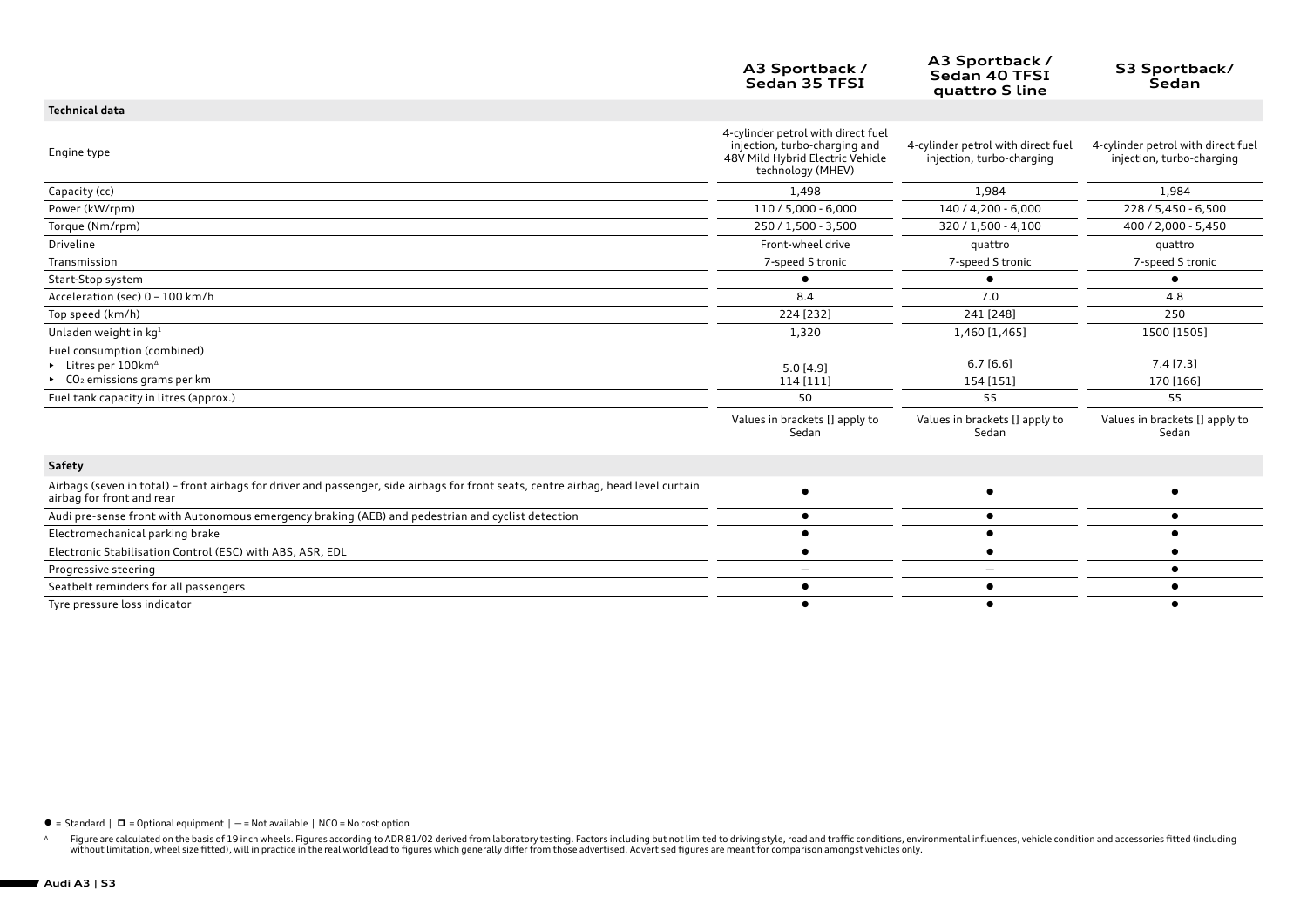| <b>Packages</b>                                                                                                                                                                                                                                                                                                                                                                                                       | Option<br>Code | A3 Sportback /<br>Sedan 35 TFSI | A3 Sportback /<br>Sedan 40 TFSI<br>quattro S line | S3 Sportback/<br>Sedan |
|-----------------------------------------------------------------------------------------------------------------------------------------------------------------------------------------------------------------------------------------------------------------------------------------------------------------------------------------------------------------------------------------------------------------------|----------------|---------------------------------|---------------------------------------------------|------------------------|
| Comfort package                                                                                                                                                                                                                                                                                                                                                                                                       |                |                                 |                                                   |                        |
| ▶ 4-way electric lumbar support<br>Adaptive cruise assist with Stop&Go, traffic jam assist and emergency assist<br>Electric front seats<br>▶ Heated front seats<br>Auto-dimming interior mirror<br>Exterior mirrors, electrically adjustable, heated and folding, automatically dimming                                                                                                                               | WA7            | $\Box$                          |                                                   |                        |
| Premium limited package                                                                                                                                                                                                                                                                                                                                                                                               |                |                                 |                                                   |                        |
| ▶ 4-way electric lumbar support<br>Adaptive cruise assist with Stop&Go, traffic jam assist and emergency assist<br>Aluminium look interior elements<br>Audi sound system<br>$\blacktriangleright$ Head-up display<br>▶ Heated front seats<br>▶ Colour ambient lighting package<br>Electric front seats with memory for driver<br>Exterior mirrors, electrically adjustable, heated and folding, automatically dimming | WA9            |                                 | $\Box$                                            |                        |
| Premium plus limited package                                                                                                                                                                                                                                                                                                                                                                                          |                |                                 |                                                   |                        |
| ▶ Panoramic glass sunroof<br>$\blacktriangleright$ Head-up display<br>▶ Memory function for the driver seat<br>▶ Memory function for the exterior mirrors                                                                                                                                                                                                                                                             | WA2            |                                 |                                                   | o                      |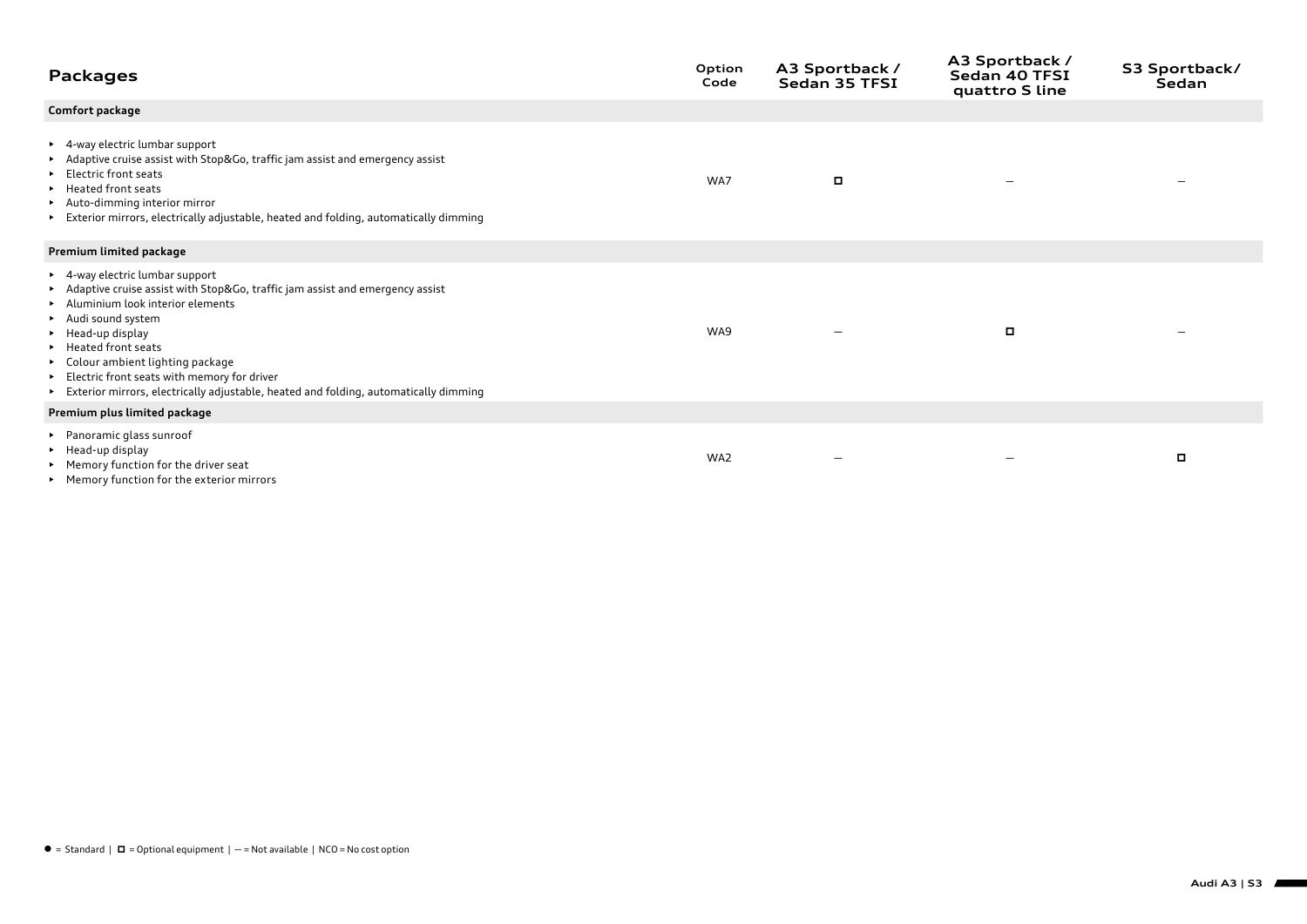|                                                      | <b>Standard Equipment and Options</b>                                                                               | Option<br>Code   | A3 Sportback /<br>Sedan 35 TFSI                      | A3 Sportback /<br>Sedan 40 TFSI<br>quattro S line | S3 Sportback/<br>Sedan          |
|------------------------------------------------------|---------------------------------------------------------------------------------------------------------------------|------------------|------------------------------------------------------|---------------------------------------------------|---------------------------------|
|                                                      | Wheels, suspension and driving dynamics                                                                             |                  |                                                      |                                                   |                                 |
|                                                      | 18" alloy wheels in 5-arm dynamic style with 225/40 tyres                                                           |                  |                                                      |                                                   |                                 |
|                                                      | 18" alloy wheels in 5-Y-spoke design, graphite grey, gloss turned finish with 225/40 tyres                          |                  |                                                      | $\bullet$                                         |                                 |
|                                                      | 18" Audi Sport alloy wheels in 5-arm flag design, platinum grey, gloss turned finish<br>with 225/40 tyres           | V98              | $\blacksquare$                                       | $\blacksquare$                                    |                                 |
|                                                      | 19" Audi Sport alloy wheels in 5-Y-arm design, matt titanium grey, diamond turned<br>with 235/35 R19 tyres          |                  |                                                      |                                                   |                                 |
|                                                      | 19" Audi Sport alloy wheels in 5-double-spoke edge style, anthracite black, diamond turned<br>with 235/35 R19 tyres | C <sub>2</sub> T |                                                      |                                                   | $\Box$                          |
|                                                      | S sports suspension with damper control - ride height lowered by 15mm                                               |                  | $\overline{\phantom{m}}$                             | $\overline{\phantom{m}}$                          | $\bullet$                       |
| Audi drive select                                    |                                                                                                                     |                  | $\overline{\phantom{a}}$<br>$\overline{\phantom{m}}$ | $\bullet$<br>$\overline{\phantom{a}}$             | $\bullet$<br>$\bullet$          |
| Brake callipers painted gloss red<br>Tyre repair kit |                                                                                                                     |                  | $\bullet$                                            | $\bullet$                                         | $\bullet$                       |
|                                                      |                                                                                                                     |                  |                                                      |                                                   |                                 |
| Paint finishes <sup>^</sup>                          |                                                                                                                     |                  |                                                      |                                                   |                                 |
|                                                      | Ibis white                                                                                                          |                  | <b>NCO</b>                                           | <b>NCO</b>                                        | <b>NCO</b>                      |
|                                                      | Brilliant black                                                                                                     |                  | NCO                                                  | $\overline{\phantom{m}}$                          |                                 |
|                                                      | Turbo blue                                                                                                          |                  | $\overline{\phantom{m}}$                             |                                                   | <b>NCO</b>                      |
|                                                      | Glacier white, metallic                                                                                             |                  | $\Box$                                               | $\Box$                                            | <b>NCO</b>                      |
|                                                      | Mythos black, metallic                                                                                              |                  | $\Box$                                               | $\Box$                                            | <b>NCO</b>                      |
|                                                      | Navarra blue, metallic                                                                                              |                  | $\blacksquare$                                       | $\Box$                                            | <b>NCO</b>                      |
|                                                      | Python yellow, metallic                                                                                             |                  | $\Box$                                               | $\Box$                                            | <b>NCO</b>                      |
|                                                      | Tango red, metallic                                                                                                 |                  | $\blacksquare$                                       | $\Box$                                            | <b>NCO</b>                      |
|                                                      | Floret silver, metallic                                                                                             |                  | $\blacksquare$                                       | $\overline{\phantom{m}}$                          | $\overline{\phantom{m}}$        |
|                                                      | Atoll blue, metallic                                                                                                |                  | o                                                    | $\overline{\phantom{m}}$                          | $\overbrace{\phantom{1232211}}$ |
|                                                      | Manhattan grey, metallic                                                                                            |                  | $\Box$                                               | $\overline{\phantom{m}}$                          |                                 |
|                                                      | Daytona grey, pearl effect                                                                                          |                  | $\overline{\phantom{0}}$                             | o                                                 | <b>NCO</b>                      |
|                                                      |                                                                                                                     |                  |                                                      |                                                   |                                 |

 $\bullet$  = Standard  $|$   $\Box$  = Optional equipment  $|$  - = Not available  $|$  NCO = No cost option

^ Actual colour may vary from sample due to printing process, paint finish prices are not dependent on the model.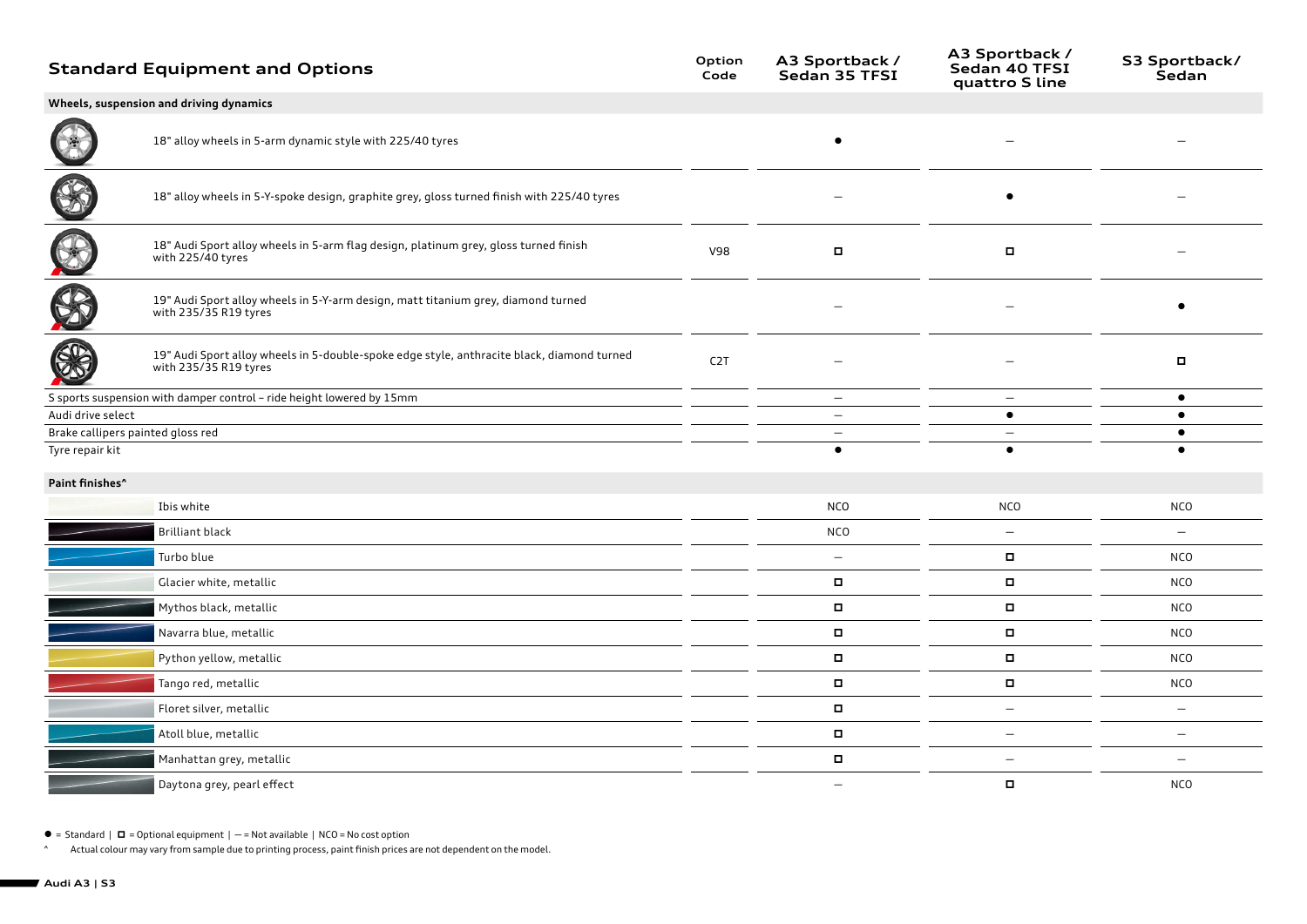| <b>Standard Equipment and Options</b>                                                                                                                                                                                                                   | Option<br>Code | A3 Sportback /<br>Sedan 35 TFSI | A3 Sportback /<br>Sedan 40 TFSI<br>quattro S line | S3 Sportback/<br>Sedan |
|---------------------------------------------------------------------------------------------------------------------------------------------------------------------------------------------------------------------------------------------------------|----------------|---------------------------------|---------------------------------------------------|------------------------|
| Assistance systems                                                                                                                                                                                                                                      |                |                                 |                                                   |                        |
| Cruise control with speed limiter                                                                                                                                                                                                                       |                |                                 |                                                   |                        |
| Adaptive cruise assist with Stop&Go, traffic jam assist and emergency assist <sup>2</sup>                                                                                                                                                               |                | Included in Comfort package     | Included in Premium limited<br>package            |                        |
| Lane change warning with exit warning <sup>2</sup> (Not currently available - Please refer to disclaimer on the front cover of this<br><b>Specification Guide)</b>                                                                                      |                |                                 |                                                   |                        |
| Lane departure warning - when activated, helps the driver stay in the lane by gentle corrective steering interventions<br>and through steering vibration <sup>2</sup>                                                                                   |                |                                 |                                                   |                        |
| Cross traffic assist rear - supports the driver when reversing out of a perpendicular parking space and warns of<br>oncoming traffic <sup>2</sup> (Not currently available - Please refer to disclaimer on the front cover of this Specification Guide) |                |                                 |                                                   |                        |
| Park assist - helps to steer the vehicle into a parallel or perpendicular parking space <sup>2</sup>                                                                                                                                                    |                |                                 |                                                   |                        |
| Parking system plus, front and rear                                                                                                                                                                                                                     |                |                                 |                                                   |                        |
| Light and rain sensor - automatic control of lights-on function and windscreen wipers                                                                                                                                                                   |                |                                 |                                                   |                        |
| Rear view camera system                                                                                                                                                                                                                                 |                |                                 |                                                   |                        |
| <b>Exterior features</b>                                                                                                                                                                                                                                |                |                                 |                                                   |                        |
| Adaptive LED headlights with daytime running lights, dipped beam, high beam, position light, all-weather light,<br>cornering light and rear dynamic indicators                                                                                          |                | $\bullet$                       | $\bullet$                                         |                        |
| Matrix LED headlights with dynamic front and rear indicators and digital daytime running light signature                                                                                                                                                |                |                                 |                                                   |                        |
| S line exterior styling - distinctive front & rear bumper, side sill trims in S line design and S line badging (with S line<br>specific roof spoiler for Sportback only)                                                                                |                |                                 |                                                   |                        |
| S exterior styling - distinctive front & rear bumper and side sill trims in S design, quad exhaust tailpipes and S badging                                                                                                                              |                |                                 |                                                   |                        |
| Black exterior styling package - Includes black exterior mirror housings                                                                                                                                                                                | 4ZD            |                                 | ۰                                                 | о                      |
| Luggage compartment lid electric opening with gesture control (Sedan only)                                                                                                                                                                              |                |                                 |                                                   |                        |
| Luggage compartment lid electrically opening and closing with gesture control (Sportback only)                                                                                                                                                          | 4E6            | о                               |                                                   | о                      |
| Convenience key - full keyless entry and start                                                                                                                                                                                                          |                |                                 |                                                   |                        |
| Exterior mirror housings in body colour                                                                                                                                                                                                                 |                |                                 |                                                   | <b>NCO</b>             |
| Exterior mirror housings in aluminium look                                                                                                                                                                                                              |                |                                 |                                                   |                        |
| Exterior mirrors, power-adjustable and heated                                                                                                                                                                                                           |                |                                 |                                                   |                        |
| Exterior mirrors, power-adjustable, heated and folding, auto-dimming                                                                                                                                                                                    |                | Included in Comfort package     | Included in Premium limited<br>package            |                        |
| Window surround trims in black                                                                                                                                                                                                                          |                |                                 |                                                   |                        |
| Window surround trims in anodised aluminium                                                                                                                                                                                                             |                |                                 |                                                   | $\bullet$              |
| Panoramic glass sunroof                                                                                                                                                                                                                                 | 3FB            | o                               |                                                   | о                      |
| Privacy glass - dark-tinted rear and rear side windows                                                                                                                                                                                                  | QL5            | $\Box$                          | о                                                 | о                      |
| Roof rails in aluminium finish (Sportback only)                                                                                                                                                                                                         | 351            | п                               | о                                                 | о                      |
| Roof rails in black - Only available when Black exterior styling package is selected (Sportback only)                                                                                                                                                   | 3S2            |                                 | о                                                 | о                      |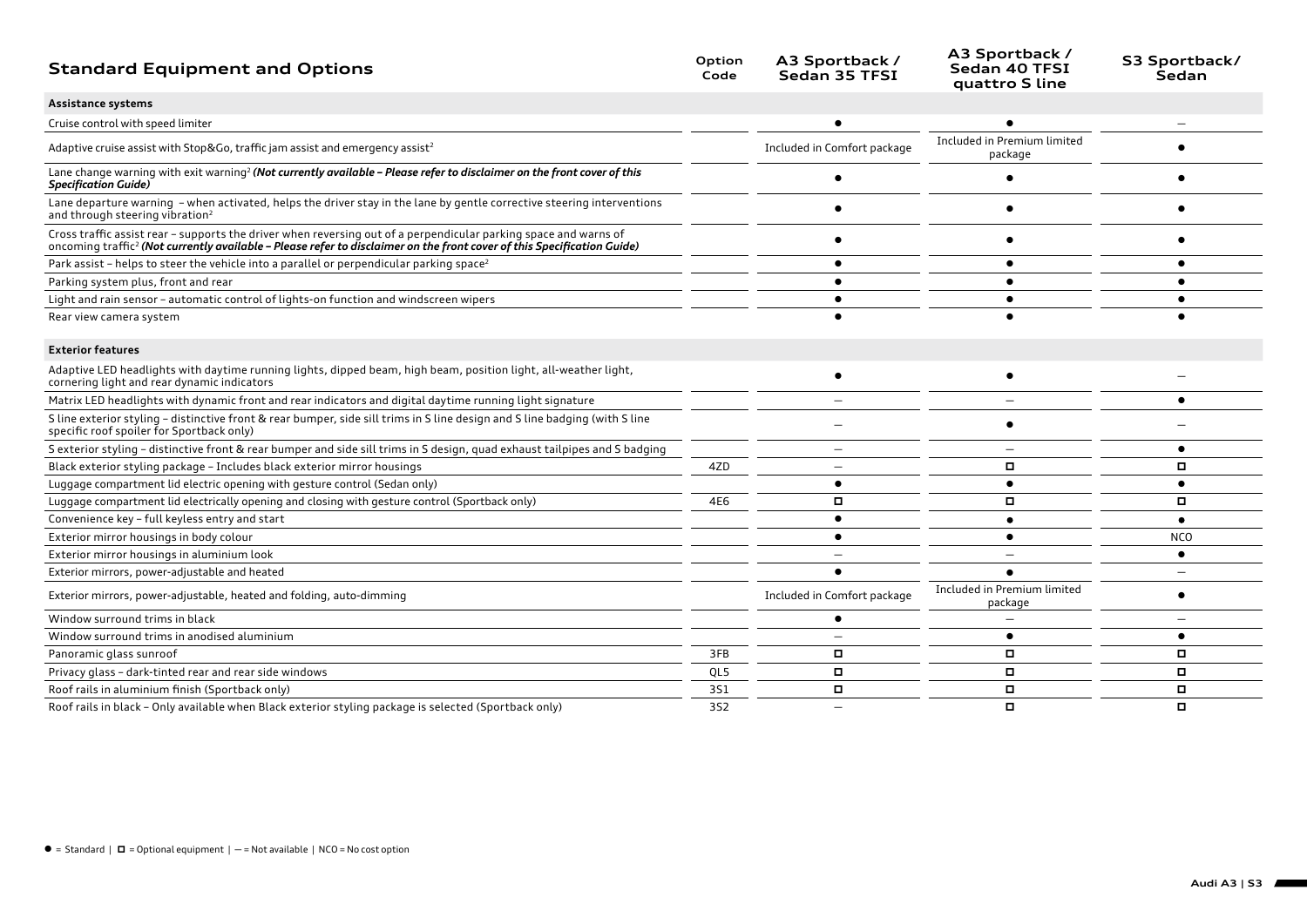| <b>Standard Equipment and Options</b>                                                                                                                                                                                                                                                  | Option<br>Code | A3 Sportback /<br>Sedan 35 TFSI | A3 Sportback /<br>Sedan 40 TFSI<br>quattro S line | S3 Sportback/<br>Sedan                      |
|----------------------------------------------------------------------------------------------------------------------------------------------------------------------------------------------------------------------------------------------------------------------------------------|----------------|---------------------------------|---------------------------------------------------|---------------------------------------------|
| Seating and upholstery                                                                                                                                                                                                                                                                 |                |                                 |                                                   |                                             |
| Standard front seats in leather appointed seat upholstery                                                                                                                                                                                                                              |                |                                 |                                                   |                                             |
| Sport front seats with integrated headrest in leather appointed seat upholstery                                                                                                                                                                                                        |                |                                 |                                                   |                                             |
| Sport front seats with integrated headrest in Fine Nappa leather upholstery with S embossing and diamond contrast<br>stitching                                                                                                                                                         |                |                                 |                                                   |                                             |
| Electric seats for driver and front passenger including four-way electric lumbar support                                                                                                                                                                                               |                | Included in Comfort package     | Included in Premium limited<br>package            |                                             |
| Heated front seats; adjustable in 3 stages                                                                                                                                                                                                                                             | 4A3            | $\Box$                          | о                                                 |                                             |
| Interior elements in leather appointed material on door armrests                                                                                                                                                                                                                       |                |                                 |                                                   |                                             |
| Memory function for driver seat and exterior mirrors                                                                                                                                                                                                                                   |                |                                 | Included in Premium limited<br>package            | Included in Premium plus<br>limited package |
| Split folding rear seat backrest (40:20:40) with centre armrest and cupholders                                                                                                                                                                                                         |                |                                 |                                                   |                                             |
| Inlays                                                                                                                                                                                                                                                                                 |                |                                 |                                                   |                                             |
| Inlay in platinum grey, silk effect paint finish                                                                                                                                                                                                                                       |                |                                 | ٠                                                 |                                             |
| Inlay in dark aluminium spectrum                                                                                                                                                                                                                                                       | 5TD            | о                               | о                                                 |                                             |
| Inlay in carbon atlas structure                                                                                                                                                                                                                                                        | 7TN            |                                 |                                                   | о                                           |
| <b>Interior Features</b>                                                                                                                                                                                                                                                               |                |                                 |                                                   |                                             |
| Aluminium look interior elements including door trim strips, window switches and parking brake                                                                                                                                                                                         |                |                                 | Included in Premium limited<br>package            |                                             |
| Auto-dimming interior mirror, frameless                                                                                                                                                                                                                                                |                | Included in Comfort package     |                                                   |                                             |
| Ambient lighting package - includes lighting in the interior door handles, entrance lighting under the front doors,<br>ambient lighting for the doors and side of the centre console, footwell lighting for front and rear, and illuminated vanity<br>mirrors and cup holders at front |                |                                 |                                                   |                                             |
| Colour interior lighting package including ambient lighting with 30 selectable colours and 5 colour profiles                                                                                                                                                                           |                |                                 | Included in Premium limited<br>package            |                                             |
| Dual-zone automatic air conditioning                                                                                                                                                                                                                                                   |                |                                 |                                                   |                                             |
| Front door sill trims with aluminium inlays including illumination with S logo                                                                                                                                                                                                         |                |                                 |                                                   |                                             |
| Floor mats in front and rear                                                                                                                                                                                                                                                           |                |                                 | $\bullet$                                         |                                             |
| Floor mats in front and rear, with contrasting stitching                                                                                                                                                                                                                               |                |                                 |                                                   | ٠                                           |
| Front centre armrest                                                                                                                                                                                                                                                                   |                |                                 | $\bullet$                                         |                                             |
| Headliner in steel grey cloth                                                                                                                                                                                                                                                          |                | $\bullet$                       | $\bullet$                                         |                                             |
| Headliner in black cloth                                                                                                                                                                                                                                                               |                |                                 |                                                   | $\bullet$                                   |
| Leather steering wheel in 3-spoke design with multifunction plus and shift paddles                                                                                                                                                                                                     |                | $\bullet$                       | $\bullet$                                         |                                             |
| Leather steering wheel in 3-spoke design with multifunction plus, paddle shift and S logo                                                                                                                                                                                              |                | $\overline{\phantom{0}}$        |                                                   |                                             |
| Pedals in stainless steel                                                                                                                                                                                                                                                              |                |                                 |                                                   |                                             |
| Storage and luggage compartment package including storage nets on the backs of the front seat backrest, 12V sockets<br>in the rear centre console and luggage compartment; luggage compartment nets                                                                                    |                |                                 |                                                   |                                             |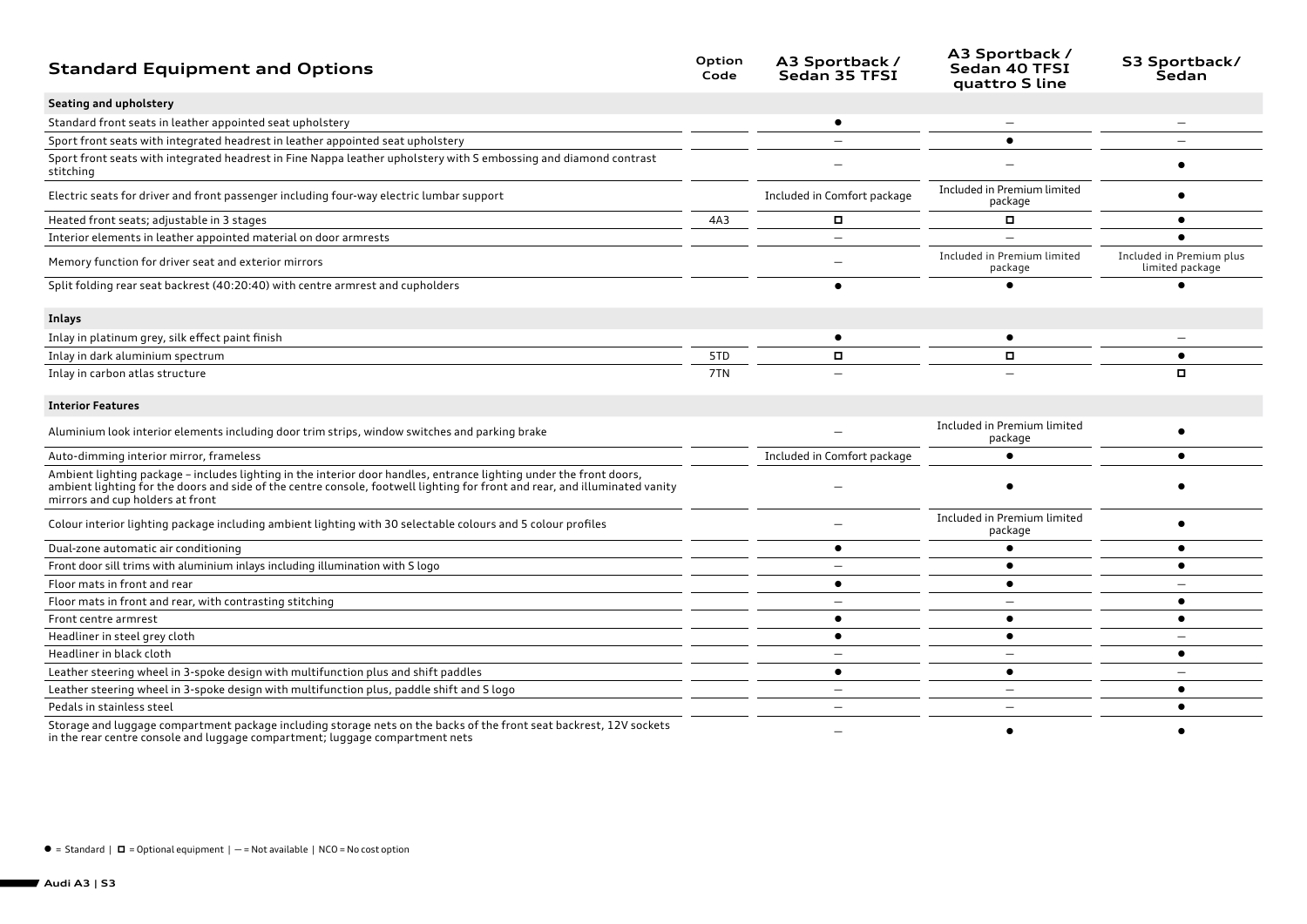| <b>Standard Equipment and Options</b>                                                                                                                                                                                                                                                                       | Option<br>Code | A3 Sportback /<br>Sedan 35 TFSI | A3 Sportback /<br>Sedan 40 TFSI<br>quattro S line | S3 Sportback/<br>Sedan                      |
|-------------------------------------------------------------------------------------------------------------------------------------------------------------------------------------------------------------------------------------------------------------------------------------------------------------|----------------|---------------------------------|---------------------------------------------------|---------------------------------------------|
| Infotainment                                                                                                                                                                                                                                                                                                |                |                                 |                                                   |                                             |
| Audi connect <i>plus</i> Navigation & Infotainment <sup>+3</sup> services including:<br>• Online traffic information with hazard alert<br>▶ Destination entry via myAudi or Google Maps<br>$\blacktriangleright$ Parking information<br>• Weather<br>$\blacktriangleright$ Fuel prices<br>• Google Services |                |                                 |                                                   |                                             |
| Audi connect <i>plus</i> Security & Assistance <sup>14</sup> services including:<br>► Car finder with remote signal<br>▶ Remote lock & unlock<br>$\blacktriangleright$ Emergency call<br>• Online roadside assistance                                                                                       |                |                                 |                                                   |                                             |
| Audi virtual cockpit - fully digital configurable instrument cluster with 10.25-inch high resolution colour display                                                                                                                                                                                         |                | $\bullet$                       |                                                   |                                             |
| Audi virtual cockpit plus - fully digital configurable instrument cluster with 12.3-inch high resolution colour display<br>including S specific functions                                                                                                                                                   |                |                                 |                                                   |                                             |
| Audi phone box light - supports wireless charging via the "Qi" standard for compatible smartphones and smart covers <sup>5</sup><br>(Not currently available - Please refer to disclaimer on the front cover of this Specification Guide)                                                                   |                |                                 |                                                   |                                             |
| Audi music interface - 2 USB interfaces with charging and data transfer functionality <sup>5</sup>                                                                                                                                                                                                          |                | $\bullet$                       |                                                   | $\bullet$                                   |
| Audi smartphone interface - connects to Apple CarPlay and Android Auto via USB to access approved apps via the MMI<br>interface <sup>5</sup> ; includes wireless Apple CarPlay                                                                                                                              |                |                                 |                                                   | ٠                                           |
| Audio system with 6 loudspeakers                                                                                                                                                                                                                                                                            |                |                                 |                                                   |                                             |
| Audi sound system - 10 loudspeakers including centre speaker and subwoofer, 6-channel amplifier with a total output<br>of 180 watts                                                                                                                                                                         |                |                                 | Included in Premium limited<br>package            |                                             |
| Bang & Olufsen 3D Premium Sound System - surround sound reproduction via 15 high-performance loudspeakers<br>including subwoofer; 16-channel amplifier with a total output of 680 watts. Exclusive speaker covers with aluminium<br>applications                                                            | 9VS            |                                 | ▫                                                 |                                             |
| DAB+ Digital radio <sup>6</sup>                                                                                                                                                                                                                                                                             |                |                                 |                                                   |                                             |
| Head-up display - in colour with speed, navigation and assistance information                                                                                                                                                                                                                               |                |                                 | Included in Premium limited<br>package            | Included in Premium plus<br>limited package |
| MMI navigation plus <sup>7</sup> with MMI touch including:<br>High-resolution 10.1 inch colour display for navigation system                                                                                                                                                                                |                |                                 |                                                   |                                             |

• Voice control with natural speech recognition

• 3D map display including places of interest and city models

• MMI search: free-text search with intelligent destination suggestions

## $\bullet$  = Standard  $\mid$   $\Box$  = Optional equipment  $\mid$   $-$  = Not available  $\mid$  NCO = No cost option

- Figures according to ADR 81/02 derived from laboratory testing. Factors including but not limited to driving style, road and traffic conditions, environmental influences, vehicle condition and accessories fitted including the real world lead to figures which generally differ from those advertised. Advertised figures are meant for comparison amongst vehicles only.
- # The content and scope of the Audi connect plus services offered may vary from time to time. Features vary by model and Audi AG may add, change, replace or remove individual services or features at any time during your su conditions apply, please visit www.audi.com.au/audiconnectplus-termsofservice for more information. Additional Information about our privacy practices and procedures is contained in our Privacy Policy located at: www.audi.
- 1 Unladen vehicle weight includes driver (75kg) and fuel tank 90% full, calculated in accordance with the current version of Directive 92/21/EEC. Optional equipment may increase the car's unladen weight and drag coefficien speed will be reduced accordingly.
- **2** Audi driver assistance systems work only within system limits and are intended to assist the driver. The driver remains responsible for driving the vehicle and is required to remain attentive at all times.
- 3 Audi connect plus Navigation & Infotainment services. These services are provided through a SIM card permanently installed in the vehicle. The costs of calls and data connections are included in the price of the services delivery. Emergency call and Audi Service Request are valid for 10 years after vehicle delivery. If Audi connect plus services are based on services from third-party providers, permanent availability cannot be quaranteed a
- 4 Audi connect plus Security & Assistance services. These services are provided through a SIM card permanently installed in the vehicle. The costs of calls and data connections are included in the price of the services. Th of the mobile phone network. The services are generally provided for at least 1 year and up to 3 years from vehicle delivery. The emergency call service is provided for up to 10 years from vehicle delivery.
- **5** Please check with your Audi dealer for approved telephones that have been tested by Audi for compatibility.
- **6** Digital radio reception coverage dependent on vehicle location.
- **7** MMI navigation functional features may differ or not be available for the Australian market. Please refer to your Audi dealer for up-to-date information.

**Vehicle pictured is a S3 Sportback overseas model with optional equipment.** 

 $\bullet$  later  $\bullet$  later  $\bullet$  later  $\bullet$